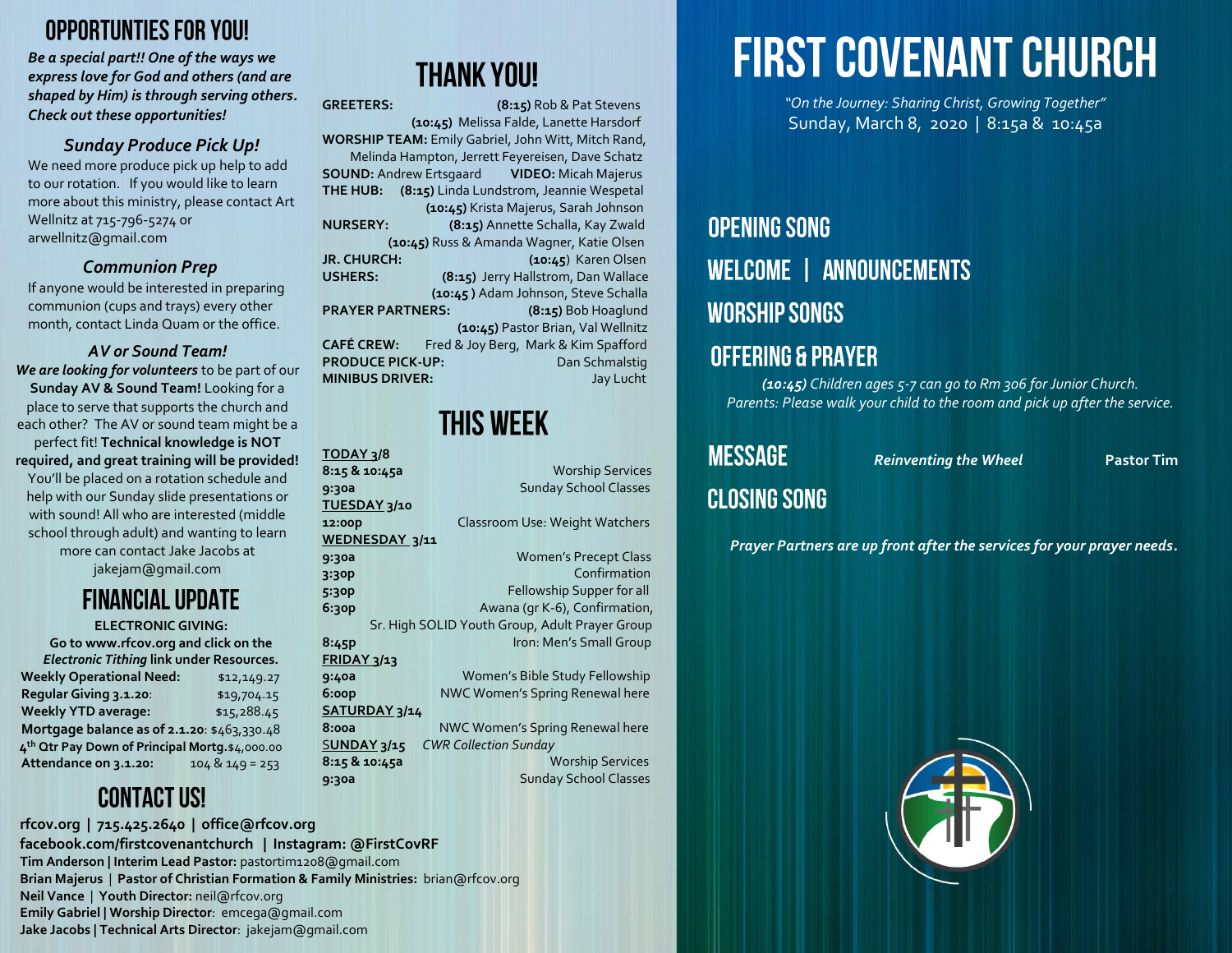### **WELCOME TO OUR WORSHIP SERVICES!**

Guests, we welcome you!

❖**WELCOME PADS** help us to care and connect! Please feel free to share your contact info and pass it down the row. Inside are cards for prayer requests, sign up for the weekly e-news, and more. *If you leave your address,* we will send you a Welcome letter with next step ideas to get to know us…and no extra mailings!

❖**CHILDREN/FAMILIES:** (The Ushers would love to help you too!).

- Nurseries (Infants to 4 y.o.).
	- o 8:15- Nursery Room (To the right of the main entrance). o 10:45- Nursery Room.
- Infant Room—On right as you enter Worship Center. Service on screen.
- 10:45 Junior Church—5-7 y.o. in Rm 303.
- *Children's Activity Bulletins* (ages 4-7) and *Jr. Sermon Notes* (ages 8-12) are available on the usher's cart AND *"Busy Bags" for kids* @theHub!

❖**OFFERING** is an act of worship and a privilege of our church family.

We are just glad you are here to worship with us today!

❖**FREE GIFT:** As an expression of appreciation, pick up a gift @theHub and get to know us from the info.



#### **Spaghetti Lunch, Bake Sale & Silent Auction!**

*Support our youth for the UNITE (CHIC) 2021 youth conference in Knoxville, TN. (for current 8th-11th graders).*

#### **Silent Auction Items**

- **Highlights include** a 2019 Green Bay Packers printed team autographed football, St. Paul Saints vouchers, MN Twins Josh Donaldson signed baseball bat, 2 Milwaukee Brewer tickets, barn board signs, Black Walnut Charcuterie board and much more!
- **PLUS** student services, great themed baskets, & more!

We hope you can come out to support our youth for a powerful UNITE 2021 experience in knowing & following Jesus.

### **CHURCH LIFE**

- ❖**TODAY! HYMN SING!** 9:45-10:15a in the Worship Center.
- ❖**COLLEGE/YOUNG ADULTS LUNCH** We invite you to our spaghetti lunch today!
- ❖**NEXT SUNDAY** (March 15) Our Youth Director, Neil Vance will share from Matthew 6:16-24, "Who Are You Becoming?"
- ❖**WED. FELLOWSHIP SUPPER:** 5:30-6:15p. This week: pulled pork sandwiches. Always available salad bar and PB&J sandwiches. Sign up on the Welcome Pad or call by Tues. **Open to all!**
- ❖**BE INFORMED**! Our Leadership Team & Ministry Team (LT/MT) monthly notes are @theHub Info Rack.
- ❖**FEED MY STARVING CHILDREN** packing opportunity. We have some spots left if you'd like to join us on Sat., March 21 from 3:00-4:30 at the Eagan packing facility. We will leave church at 2:00p. Sign up @theHub or through the Wed. E-news.
- ❖**SPORTS EQUIPMENT NEEDED!** Our Ecuador Team will be teaching some sports and leaving the equipment as gifts for the people. *Can you donate a new or very lightly used item for use by grades K-7 th grade?* You can leave items in the Conference Room or in the office. If you have any questions, see Sam Majerus, Mark Kimball, or Pastor Brian.
	- A set of bases
	- 2 T-ball sets (Ts , bats & balls)
	- tennis balls and baseballs
	- baseball gloves.

#### ❖**RED CROSS BLOOD DRIVE HERE** on Tues., April

- 7 th from 1:00-7:00p. Invite others! Set up an appointment at 1-800-RED-CROSS or visit *[redcrossblood.org](http://www.redcrossblood.org/)* (with code: riverfallswi).
- ❖**MEN'S BREAKFAST:** Sat. April 4th at 8:00a Bob Gilbertson will be our guest speaker.
- ❖**ARISE WITH THE GUYS!** Save the date, Sat., April 18 (9-10:30a) for men and male students! Grace Church, Eden Prairie. Guests include Dabo Swinney, Tony Dungy & Kirk Cousins. Get your own tickets a[t www.arisewiththeguys.com.](http://www.arisewiththeguys.com/) We hope to take our minibus so sign up @theHub if interested. We do need a trained driver as well.

### **COVENANT WORLD RELIEF (CWR)**

Collection Date is Next Sunday, March 15!!

- ❖**GIVE…AND TOUCH THE WORLD IN CHRIST'S NAME** Our CWR giving drive has begun. CWR expresses God's love to those in need as they share the gospel. **Grab a soup can label and lid @theHub or giving envelopes will be in the bulletin.** .
- ❖**CONNECT OR LEARN ABOUT CWR** with Facebook (facebook.com/covenantworldrelief), Twitter (@CovWorldRelief), Instagram (instagram.com/covworldrelief).

### **WOMEN MINISTRIES**

❖**SPRING RENEWAL CONFERENCE!** Come join your sisters in Christ as we host our Northwest Conference at this Renewal Event! **THEME:**  *Lean into God's Promises!*  **DATES:** Fri.-Sat., March 13, 14 Register online: wmnwc.org,  **SPEAKER:** Diane Brask, founder/director-- Global Seed Planters focuses on evangelism,

training, church planting and humanitarian work among unreached or least reached people.

#### **Breakout Sessions to choose from include:**

#### *Lean Into…*

- A Fresh Way to View Singleness
- Prayer
- Obedience She Said Yes: Obeying God When He calls You to Something Different
- A Financial Life in Order
- The Holy Spirit's Prompting
- God's Promises
- Women Ministries in the Local Church
- Living a Joy-Filled Life
- Persigue la meta | Persevere: Press On (Spanish)

*More info (incl. registration forms) and info on all the breakout sessions are available @theHub.*

### **HOLY WEEK SCHEDULE**

**Sunday. April 5** | Palm Sunday **Wednesday, April 8** | No ministries (Precept class will meet in the morning) **Thursday, April 9** Maundy Thurs.Service 7:00p **Sunday, April 12 | EASTER!** Worship Services 8:15a & 10:45a Breakfast served by UNITE youth at 9:30a